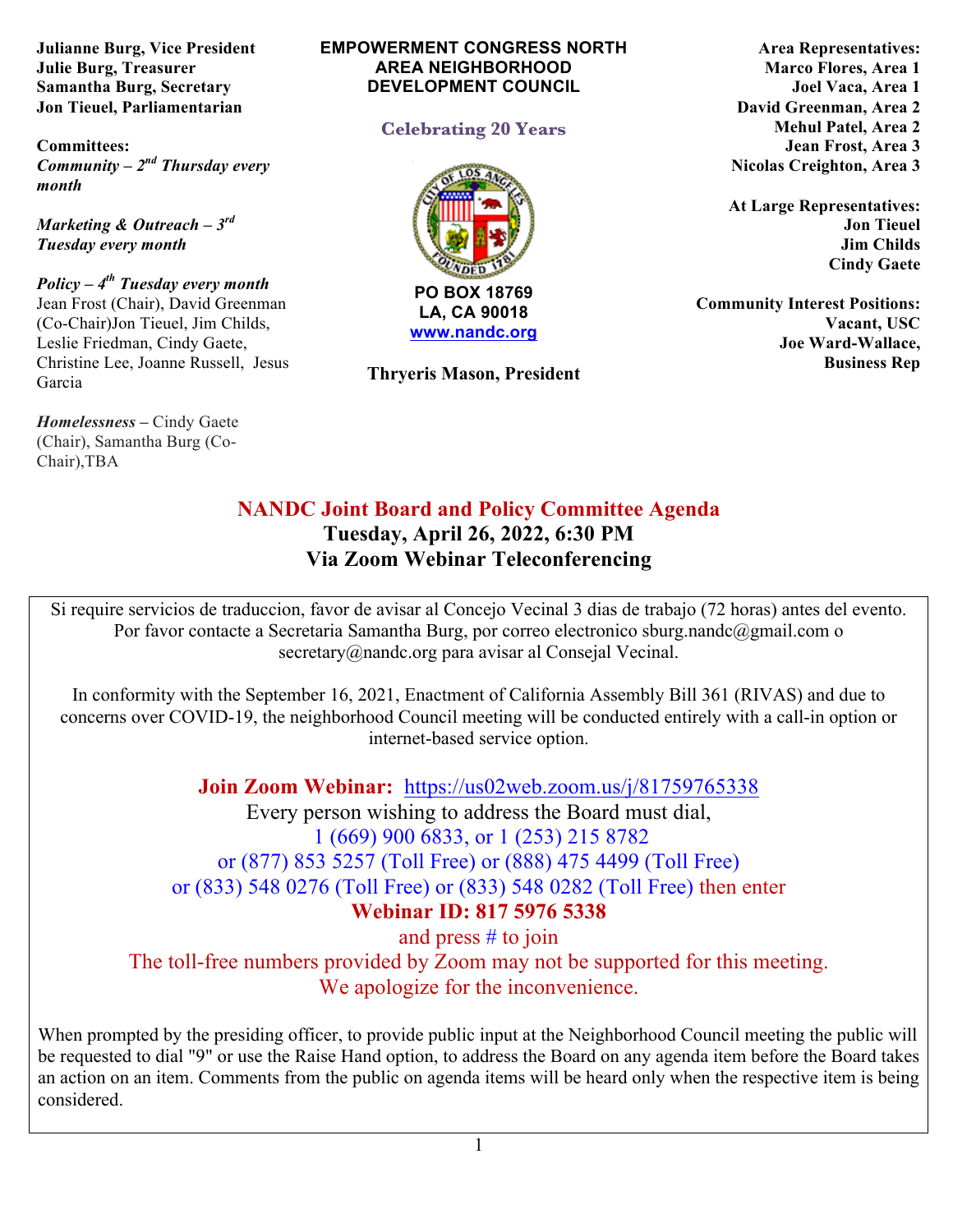Comments from the public on other matter's not appearing on the agenda that are within the Board's jurisdiction will be heard during the General Public Comment period. Please note that under the Brown Act, the Board is prevented from acting on a matter that you bring to its attention during the General Public Comment period; however, the issue raised by a member of the public may become the subject of a future Board meeting. Public comment is limited to 2 minutes per speaker, unless adjusted by the presiding officer of the Board.

### AB 361 Updates:

Public comment cannot be required to be submitted in advance of the meeting; only real-time public comment is required. If there are any broadcasting interruptions that prevent the public from observing or hearing the meeting, the meeting must be recessed or adjourned. If members of the public are unable to provide public comment or be heard due to issues within the Neighborhood Council's control, the meeting must be recessed or adjourned.

### **NANDC Joint Board and Policy Committee Agenda**

**The Neighborhood Council system enables civic participation for all Angelenos and serves as a voice for improving government responsiveness to local communities and their needs. We are an advisory body to the City of Los Angeles, comprised of volunteer stakeholders who are devoted to the mission of improving our communities and bringing government to us.**

*Out of an abundance of caution due to the possible attendance and participation of a majority of NANDC Neighborhood Council Board Members at this Special Joint Committee meeting, this meeting is noticed as a Special Joint Meeting of the Committee and the Board, in adherence with the State's Brown Act. No Board action will be taken on behalf of the Board at this meeting of the Committee. Only Committee Members are allowed to vote.)*

#### **Notice to Paid Representatives**

**If you are compensated to monitor, attend, or speak at this meeting, City law may require you to register as a lobbyist and report your activity. See Los Angeles Municipal Code §§ 48.01 et seq. More information is available at ethics.lacity.org/lobbying. For assistance, please contact the Ethics Commission at (213) 978-1960 or ethics.commission@lacity.org.**

### **1. Welcome and Call to Order**

**2. Approval of the Minutes**

### **3. General Public Comment**

Comments from the public on non-agenda items within the Board's jurisdiction. The public comment period is not intended to be "Question and Answer" period or for conversations with the ECNANDC Board **(up to two minutes per speaker with extensions granted at the discretion of the presiding officer).**

**4. Informational Presentation;** possible Action/Discussion: 3423 Catalina St LLC; developer representative to present client's housing project being proposed for the property located at 3421-3423 Catalina Street. Daniel Freedman

**5. Action/Discussion:** Streets for All, Mobility Plan 2035, Michael Schneider https://www.google.com/maps/d/u/2/viewer?hl=en&mid=1DqymigEQtaZWjQapam9BDgkQ-DgBGPxy&ll=33.990762109354094%2C-118.39052036115322&z=9&client=safari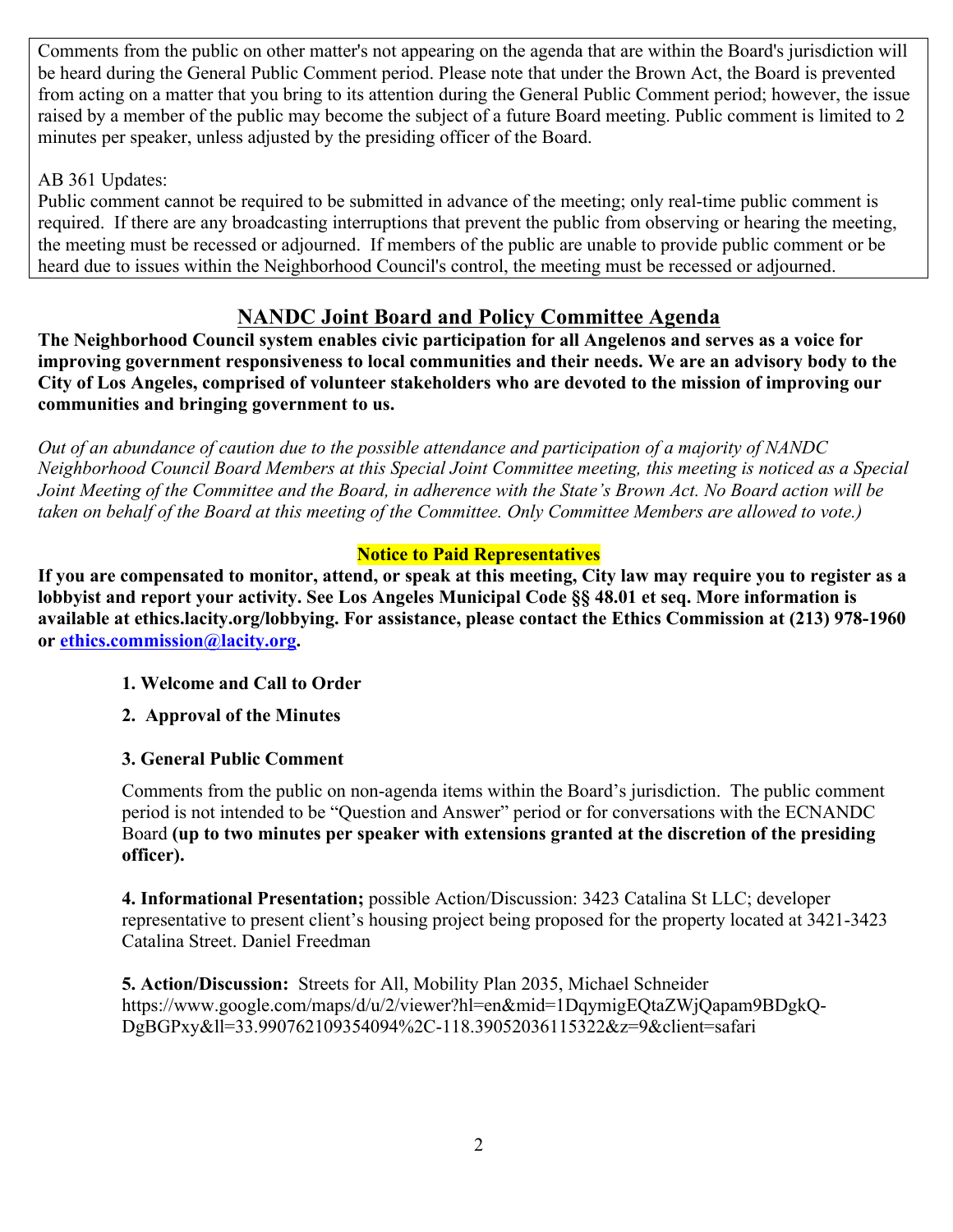

**6. Action/Discussion: Tree Equity Motion** Motion 04-08-22.pdf

**7. Action/Discussion: 3685 S. Vermont, ZA-2020-55-CU-SPR,** proposed 168 room hotel with 4300 sq.,



ground floor retail, LOD, and Appeal

**8. Action/Discussion**: ZA Hearing April 27, Case No. ZA-2021-6672-DB-CU-CCMP / ENV-2021- 6673-EAF, 2323 Scarff Street



**9. Action/Discussion: Update, VTT-83081-SL-HCA, 1840 1848 W. Adams, appeal by WANA and Greater Page Temple;** 10 small lot subdivisions, 1840 1848 W. Adams ENV-2018-2454-CE; CF 19-1603-SI (Case no. DIR-2020-4338-RDP-1A)

**10. Action/Discussion: Update, 806 W. Adams,** ENV-2018-2454-CE; CF 19-1603-SI (Case no. DIR-2020-4338-RDP-1A) CF 19-1603-S1 https://cityclerk.lacity.org/lacityclerkconnect/index.cfm?fa=ccfi.viewrecord&cfnumber=19-1603-S1

**11. City Planning Annual Report** and the Developer Sustainability Guidelines; highlights; Plancheck recap David Greenman https://planning.lacity.org/odocument/4d9f3c45-3b02-43b9-a85f-1729c7ae2c33/CityPlanning\_AnnualReport2021.pdf

https://plancheckncla.com/

**12. Action/Discussion: Updates on items on previous Policy Committee Agendas,** new appointments, DRB and UPHPOZ, vacancies on HPOZ and DRB Boards in the NANDC area, demolition task force update.

### **13. ADJOURNMENT**

| <b>Empowerment Congress North Area Neighborhood Council Committees</b>                                                                     |                                             |                         |                                    |  |
|--------------------------------------------------------------------------------------------------------------------------------------------|---------------------------------------------|-------------------------|------------------------------------|--|
| <b>COMMITTEE</b>                                                                                                                           | <b>CONTACT INFORMATION</b>                  | <b>MEETING LOCATION</b> | <b>MEETING</b><br><b>DATE/TIME</b> |  |
| <b>Community Committee (Outreach,</b><br>Youth and Senior, Block<br>Club/Neighborhood Associations,<br>Beautification, Budget and Finance) | Julianne Burg, Chair<br>$vp@$ nandc.org     | Via Zoom                | Second<br>Thursday<br>6:30 p.m.    |  |
| <b>Marketing &amp; Outreach Committee</b><br>(Marketing, Events, Outreach, Social<br>Media)                                                | Samantha Burg, Chair<br>Secretary@nandc.org | Via Zoom                | Third Tuesday<br>6:30 p.m.         |  |

# **Official public notice for all committees:**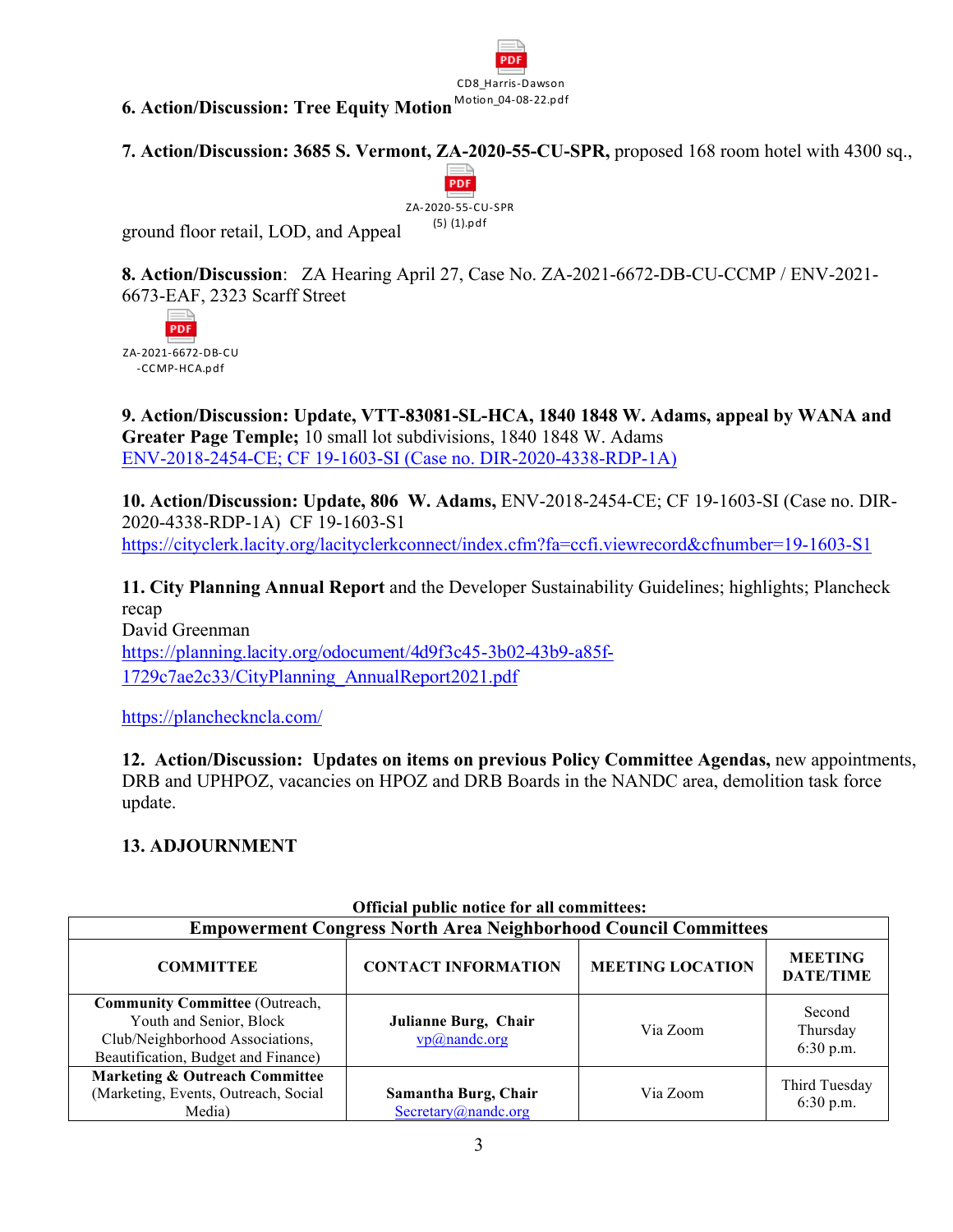| <b>Policy Committee</b><br>(Public Safety, Economic Development,<br>Land Use) | Jean Frost, Chair<br>area3a@nande.org<br>David Greenman, Co-Chair | Via Zoom | Fourth Tuesday<br>6:30 p.m. |
|-------------------------------------------------------------------------------|-------------------------------------------------------------------|----------|-----------------------------|
| <b>Homelessness Committee</b>                                                 | <b>Cindy Gaete, Chair</b><br>Samantha Burg, Co-Chair              | N/A      | <b>TBA</b>                  |

The Next Regular Meeting of the Empowerment Congress North Area Neighborhood Development Council Policy Committee is *Tuesday, May 5 , 2022, location pending the status of Safer at Home order. The Next Regular Meeting of the Empowerment Congress North Area Neighborhood Development Council General Board Meeting is May 24, 2022, location pending the status of Safer at Home order.* 

*As covered entity under Title II of the Americans with Disabilities Act, the City of Los Angeles does not discriminate on the basis of disability and upon request, will provide reasonable accommodation to ensure equal access to its programs, services, and activities. Sign language interpreters, assistive listening devices, or other auxiliary aids and/or services may be provided upon request. To ensure availability of services, please make your request at least 3 business days prior to the meeting you wish to attend by contacting Julianne Burg at vp@nandc.org.*

*In compliance with Government Code section 54957.5, non-exempt writings that are distributed to a majority or all of the board in advance of a meeting, may be viewed at NANDC.org or at the scheduled meeting. In addition, if you would like a copy of any record related to an item on the agenda, please contact Samantha Burg at secretary@nandc.org.*

**PUBLIC POSTING OF AGENDAS** – Neighborhood Council agendas are posted for public review as follows:

- USC Community House, 2707 S. Hoover St., Los Angeles, CA 90007
- USC Village Community Room, 3015 S. Hoover St., Building 1-189, Los Angeles, CA 90007
- Hoover Recreation Center, 1010 W. 25<sup>th</sup> St., Los Angeles, CA 90007
- South LA Café, 1700 Browning Blvd., Los Angeles, CA 90062
- MLK Recreational Center, 3916 S. Western Ave., Los Angeles, CA 90018
- Denker Park, 1550 W.  $35<sup>th</sup>$  Pl., Los Angeles, CA 90018
- Food 4 Less, 1748 W. Jefferson Blvd., Los Angeles, CA 90018
- FAME Renaissance Center, 1968 W. Adams Blvd., Los Angeles, CA 90018
- Loren Miller Recreation Center, 2717 S. Halldale Ave., Los Angeles, CA 90018
- www.nandc.org

You may also receive our agendas via email by subscribing to L.A. City's Early Notification System at https://www.lacity.org/subscriptions

### **PUBLIC INPUT AT NEIGHBORHOOD COUNCIL MEETINGS**

The public is requested to fill out a "Speaker Card" to address the Board on any agenda item before the Board takes an action on an item. Comments from the public on agenda items will be heard only when the respective item is being considered. Comments from the public on other matters not appearing on the agenda that are within the Board's jurisdiction will be heard during the General Public Comment period. Please note that under the Brown Act, the Board is prevented from acting on a matter that you bring to its attention during the General Public Comment period; however, the issue raised by a member of the public may become the subject of a future Board meeting. Public comment is limited to 2 minutes per speaker, unless adjusted by the presiding officer of the Board.